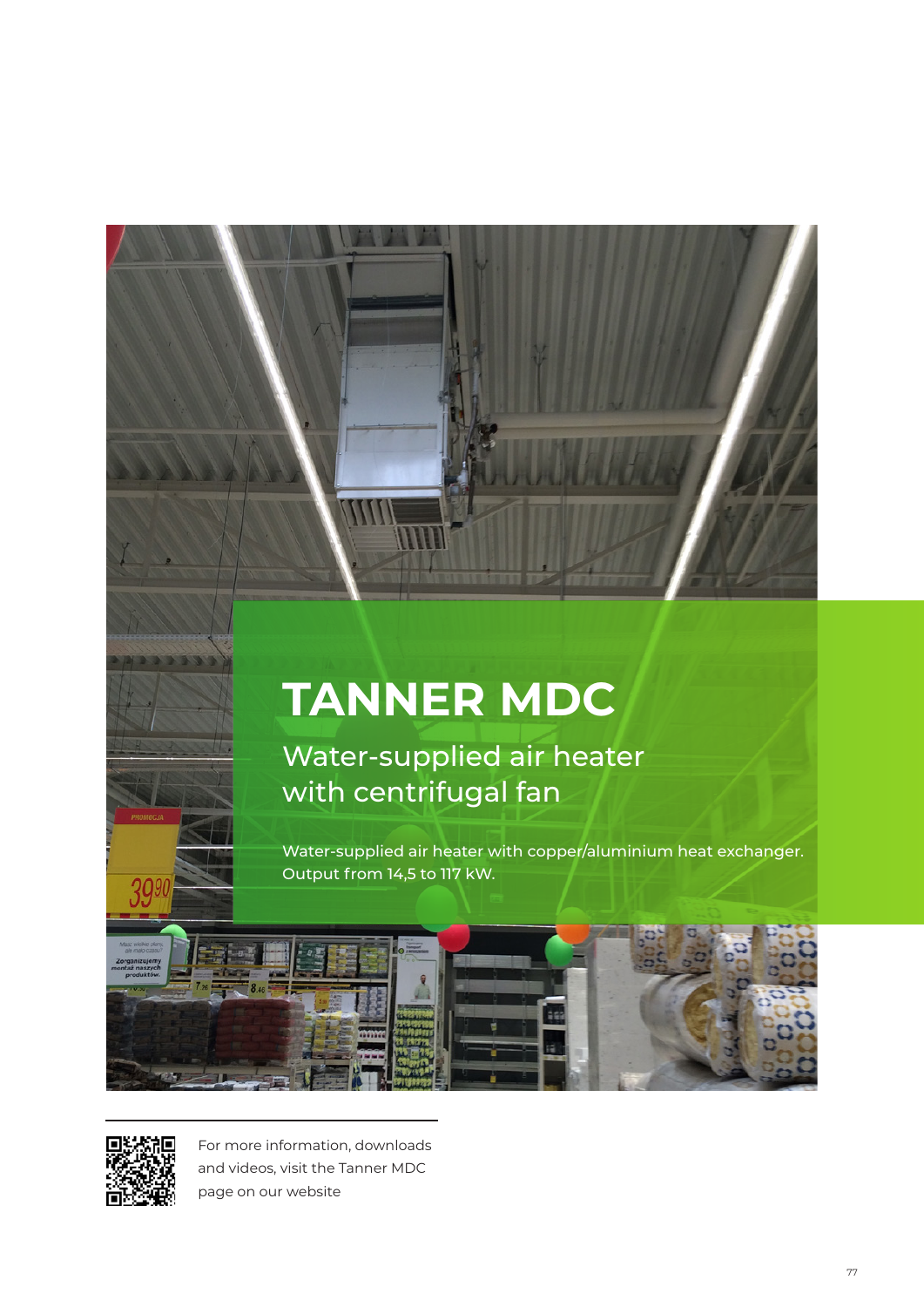

#### **Product features**

- Manufactured with a corrosion-resistant aluzinc housing as standard
- Copper/aluminium heat exchanger
- Highly versatile due to extensive configuration options
- Available as 230V or 400V

#### **Versatile hot water air heater with centrifugal fan**

The TANNER MDC is a water-supplied suspended air heater which can expel air horizontally or vertically.

The unit has a powerful centrifugal fan which means it is suitable for many applications. Mark offers a highly extensive range of accessories for the TANNER MDC allowing it to be aligned to specific client requirements.

For example, the unit can be made suitable for external air connection in combination with filtering and a mixing box for the destratification of fresh external air. The MDC is highly suitable for connection to a duct system.

The MDC is designed for use in showrooms, changing rooms, corporate hallways and garages.

Optional: EC-motor (230V / 0-10V), advantages of which are:

- The highest efficiency in case of speed control
- Up to 50% energy saving in case of partial load
- Almost completely linearly adjustable
- Long lifetime
- Low noise level
- Integrated electronic thermal protection

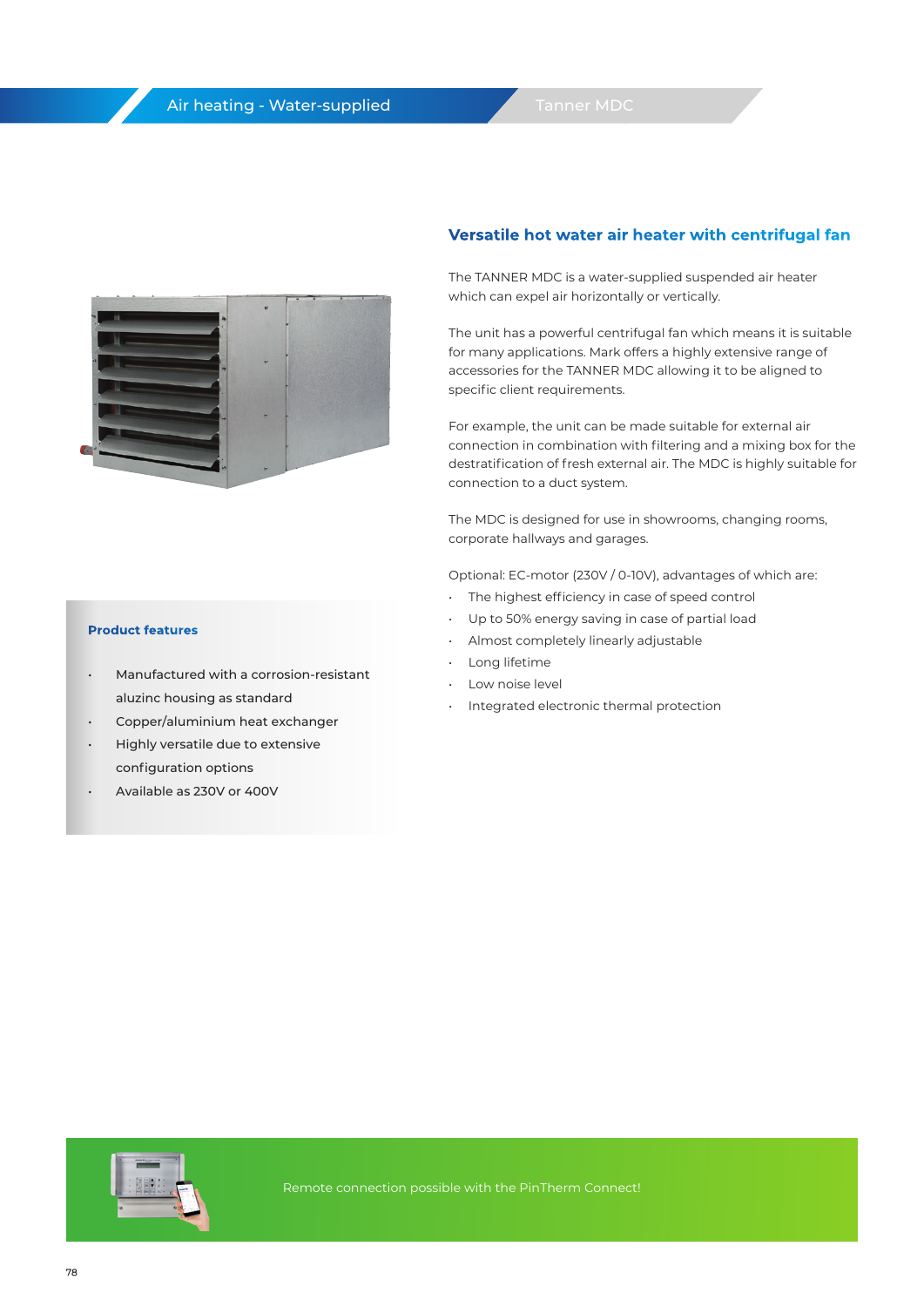# **Dimensions**





| Τ          | A   | B   | C   | D   |
|------------|-----|-----|-----|-----|
|            | mm  | mm  | mm  | mm  |
| 100        | 390 | 415 | 443 | 583 |
| 200        | 520 | 545 | 573 | 713 |
| 300        | 670 | 595 | 723 | 863 |
| 400 1.1 kW | 800 | 835 | 853 | 993 |
| 400 1.5 kW | 800 | 835 | 853 | 993 |
| 400 2.2 kW | 800 | 835 | 853 | 993 |
| 400 3.0 kW | 800 | 835 | 853 | 993 |

## **Technical information**

| Type                      |         | 100        | 200        | 300        | 400          | 400          | 400          | 400          |
|---------------------------|---------|------------|------------|------------|--------------|--------------|--------------|--------------|
| Air displacement minimum  | $m^3/h$ | 1.000      | 2.000      | 2.500      | 4.000        | 4.000        | 4.000        | 4.000        |
| Air displacement maximum  | 2.500   | 3.600      | 5.400      | 7.000      | < 7.800      | < 8.800      | < 9.300      |              |
| External pressure maximum | Pa      | 300        | 380        | 250        | 400          | 400          | 420          | 420          |
| Noise level (5m)          | dB(A)   | 53         | 53         | 53         | 58           | 58           | 64           | 70           |
| Supply voltage (50Hz)     | $\vee$  | $1 - 230V$ | $1 - 230V$ | $1 - 230V$ | $3~400V + N$ | $3~400V + N$ | $3~400V + N$ | $3~400V + N$ |
| Motor                     | kW      | 0,42       | 0,55       | 0,75       | 1,1          | 1,5          | 2,2          | 3            |
| Consumed current          | А       | 3,1        | 6,7        | 7,0        | 2,8          | 3,7          | 5            | 6,9          |

See MDA tables on pages 46/47 for heat delivery. Technical information of the Tanner MDC with EC motor is available on request.

#### TYPE DESIGNATION



type: 100 + 200: 1400 min–1 type: 300 + 400: 1000 min–1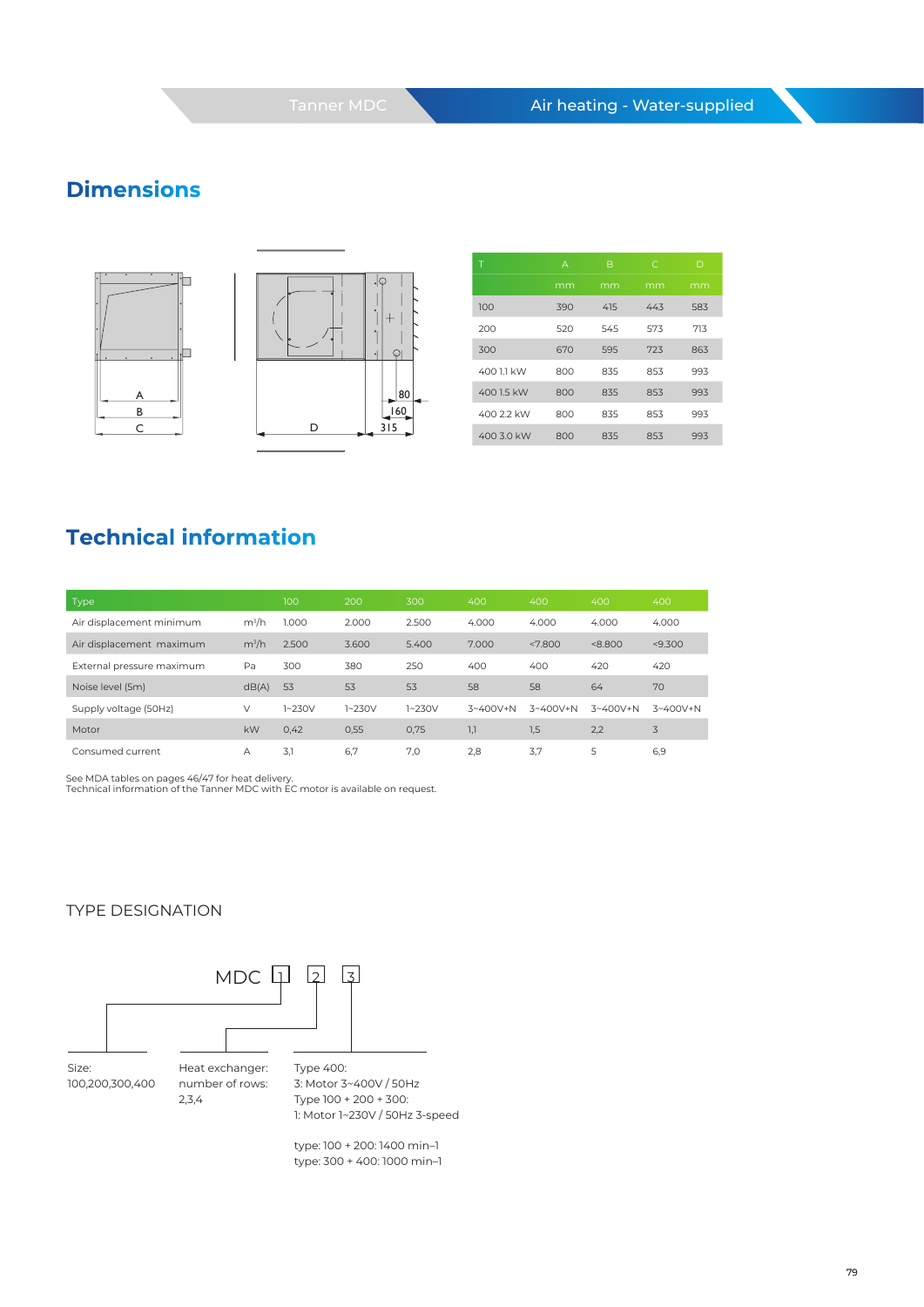### **Accessories - additional sections**



| Type | Α   | B    | C    | D           | Ε            | F            | G      | H   |
|------|-----|------|------|-------------|--------------|--------------|--------|-----|
| 100  | 390 | 415  | 443  | 463         | 690          | 740          | 690    | 380 |
| 200  | 520 | 545  | 573  | 593         | 920          | 920          | 820    | 510 |
| 300  | 670 | 695  | 723  | 743         | 1180         | 1240         | 975    | 665 |
| 400  | 800 | 835  | 853  | 873         | 1420         | 1240         | 1110   | 800 |
|      |     |      |      |             |              |              |        |     |
| Type | T   | K    | L    | $\mathbb N$ | $\mathsf{R}$ | $\mathsf{S}$ | $\top$ | U   |
| 100  | 440 | 800  | 516  | 386         | 439          | 212          | 120    | 406 |
|      |     |      |      |             |              |              |        |     |
| 200  | 570 | 895  | 666  | 516         | 573          | 253          | 151    | 530 |
| 300  | 720 | 940  | 796  | 666         | 724          | 300          | 175    | 680 |
| 400  | 850 | 1075 | 1005 | 796         | 853          | 329          | 220    | 815 |

| 2 | Downflow hood 4-sided vertical   |
|---|----------------------------------|
| 3 | Downflow hood 4-sided horizontal |
| ∠ | Destratification hood            |

- 5 Mixing box incl. dampers
- 6 Mixing box for dampers
- 7 Damper

8

- Filter box with filter (EU 3)
- 9 Flexible connection
- 10 Corner profile
- 11 Mesh
- 11a 12 Mesh
	- Weather grill ≤ 50% fresh air intake
- 13 Weather grill > 50%-100% fresh air intake
- 14 Transition piece for 13
- 15 Empty section 120 mm
- 16 Rain cap incl. adhesive plate (aluminium)
- 17 Blanking plate
- 18 Motor protection strip
- 19 Empty section 240 mm
- 25 Induction damper